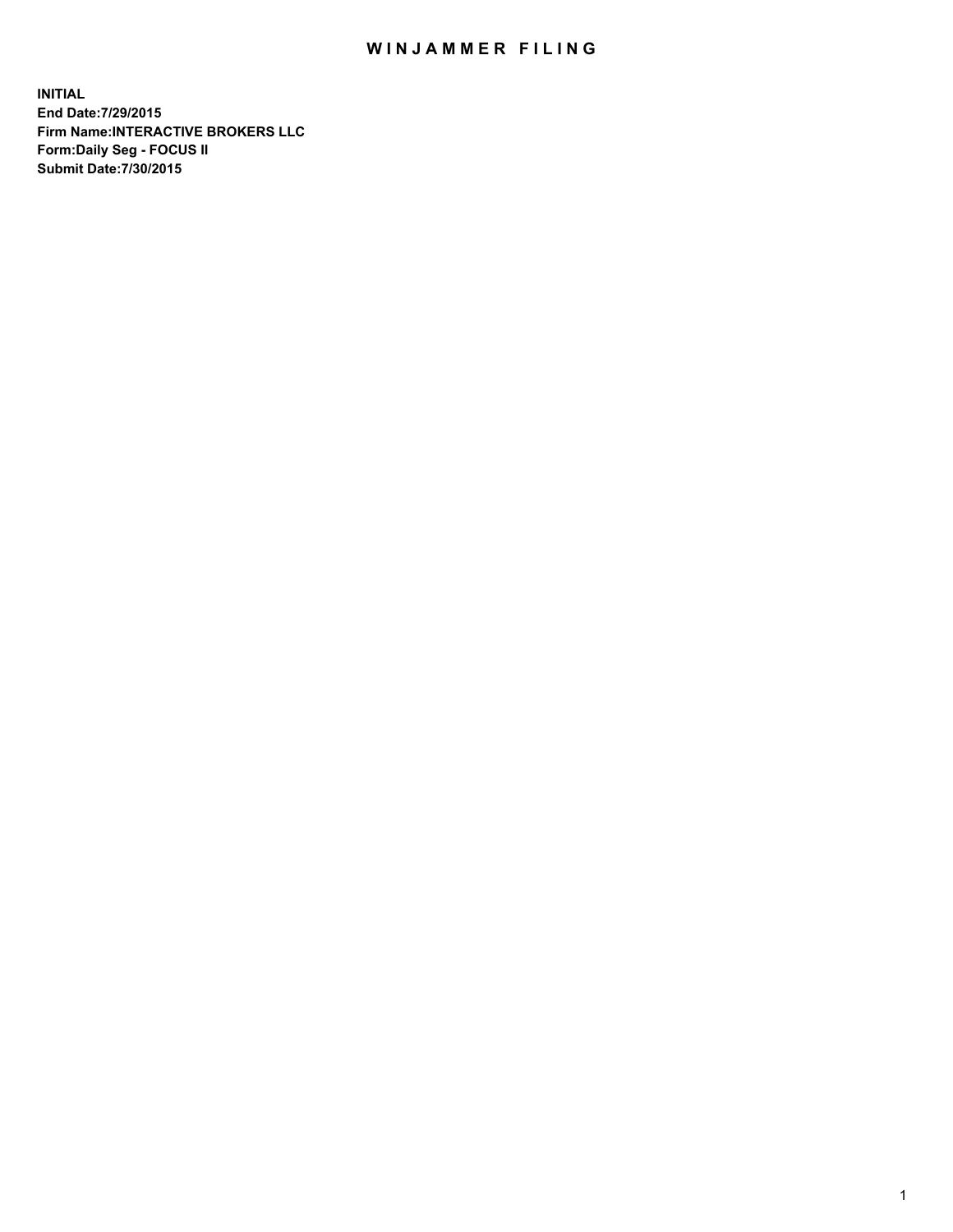## **INITIAL End Date:7/29/2015 Firm Name:INTERACTIVE BROKERS LLC Form:Daily Seg - FOCUS II Submit Date:7/30/2015 Daily Segregation - Cover Page**

| Name of Company<br><b>Contact Name</b><br><b>Contact Phone Number</b><br><b>Contact Email Address</b>                                                                                                                                                                                                                          | <b>INTERACTIVE BROKERS LLC</b><br><b>Michael Ellman</b><br>203-422-8926<br>mellman@interactivebrokers.co<br>$m$ |
|--------------------------------------------------------------------------------------------------------------------------------------------------------------------------------------------------------------------------------------------------------------------------------------------------------------------------------|-----------------------------------------------------------------------------------------------------------------|
| FCM's Customer Segregated Funds Residual Interest Target (choose one):<br>a. Minimum dollar amount: ; or<br>b. Minimum percentage of customer segregated funds required:% ; or<br>c. Dollar amount range between: and; or<br>d. Percentage range of customer segregated funds required between: % and %.                       | $\overline{\mathbf{0}}$<br>0<br>155,000,000 245,000,000<br>00                                                   |
| FCM's Customer Secured Amount Funds Residual Interest Target (choose one):<br>a. Minimum dollar amount: ; or<br>b. Minimum percentage of customer secured funds required:%; or<br>c. Dollar amount range between: and; or<br>d. Percentage range of customer secured funds required between: % and %.                          | $\overline{\mathbf{0}}$<br>0<br>80,000,000 120,000,000<br>0 <sub>0</sub>                                        |
| FCM's Cleared Swaps Customer Collateral Residual Interest Target (choose one):<br>a. Minimum dollar amount: ; or<br>b. Minimum percentage of cleared swaps customer collateral required:% ; or<br>c. Dollar amount range between: and; or<br>d. Percentage range of cleared swaps customer collateral required between:% and%. | $\overline{\mathbf{0}}$<br>$\underline{\mathbf{0}}$<br>0 <sub>0</sub><br>0 <sub>0</sub>                         |

Attach supporting documents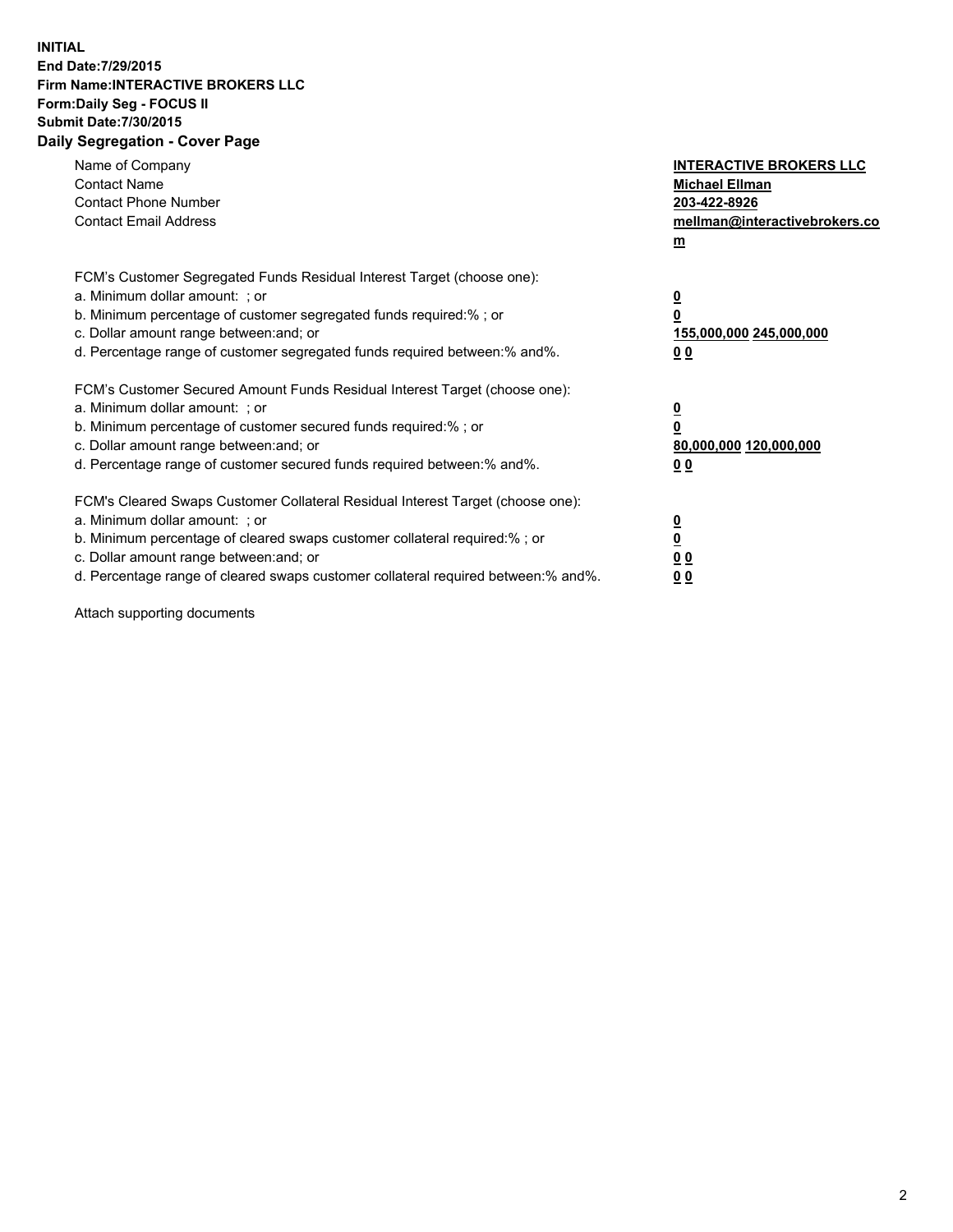## **INITIAL End Date:7/29/2015 Firm Name:INTERACTIVE BROKERS LLC Form:Daily Seg - FOCUS II Submit Date:7/30/2015 Daily Segregation - Secured Amounts**

|     | Foreign Futures and Foreign Options Secured Amounts                                                          |                                    |
|-----|--------------------------------------------------------------------------------------------------------------|------------------------------------|
|     | Amount required to be set aside pursuant to law, rule or regulation of a foreign                             | $0$ [7305]                         |
|     | government or a rule of a self-regulatory organization authorized thereunder                                 |                                    |
| 1.  | Net ledger balance - Foreign Futures and Foreign Option Trading - All Customers                              |                                    |
|     | A. Cash                                                                                                      | 402,725,435 [7315]                 |
|     | B. Securities (at market)                                                                                    | $0$ [7317]                         |
| 2.  | Net unrealized profit (loss) in open futures contracts traded on a foreign board of trade                    | 1,891,186 [7325]                   |
| 3.  | Exchange traded options                                                                                      |                                    |
|     | a. Market value of open option contracts purchased on a foreign board of trade                               | 37,230 [7335]                      |
|     | b. Market value of open contracts granted (sold) on a foreign board of trade                                 | 113,714 [7337]                     |
| 4.  | Net equity (deficit) (add lines 1.2. and 3.)                                                                 | 404,540,137 [7345]                 |
| 5.  | Account liquidating to a deficit and account with a debit balances - gross amount                            | 74,246 [7351]                      |
|     | Less: amount offset by customer owned securities                                                             | 0 [7352] 74,246 [7354]             |
| 6.  | Amount required to be set aside as the secured amount - Net Liquidating Equity<br>Method (add lines 4 and 5) | 404,614,383 [7355]                 |
| 7.  | Greater of amount required to be set aside pursuant to foreign jurisdiction (above) or line                  | 404,614,383 [7360]                 |
|     | 6.                                                                                                           |                                    |
|     | FUNDS DEPOSITED IN SEPARATE REGULATION 30.7 ACCOUNTS                                                         |                                    |
| 1.  | Cash in banks                                                                                                |                                    |
|     | A. Banks located in the United States                                                                        | 68 [7500]                          |
|     | B. Other banks qualified under Regulation 30.7                                                               | 0 [7520] 68 [7530]                 |
| 2.  | Securities                                                                                                   |                                    |
|     | A. In safekeeping with banks located in the United States                                                    | 429,090,218 [7540]                 |
|     | B. In safekeeping with other banks qualified under Regulation 30.7                                           | 0 [7560] 429,090,218 [7570]        |
| 3.  | Equities with registered futures commission merchants                                                        |                                    |
|     | A. Cash                                                                                                      | $0$ [7580]                         |
|     | <b>B.</b> Securities                                                                                         | $0$ [7590]                         |
|     | C. Unrealized gain (loss) on open futures contracts                                                          | $0$ [7600]                         |
|     | D. Value of long option contracts                                                                            | $0$ [7610]                         |
|     | E. Value of short option contracts                                                                           | 0 [7615] 0 [7620]                  |
| 4.  | Amounts held by clearing organizations of foreign boards of trade                                            |                                    |
|     | A. Cash                                                                                                      | $0$ [7640]                         |
|     | <b>B.</b> Securities                                                                                         | $0$ [7650]                         |
|     | C. Amount due to (from) clearing organization - daily variation                                              | $0$ [7660]                         |
|     | D. Value of long option contracts                                                                            | $0$ [7670]                         |
|     | E. Value of short option contracts                                                                           | 0 [7675] 0 [7680]                  |
| 5.  | Amounts held by members of foreign boards of trade                                                           |                                    |
|     | A. Cash<br><b>B.</b> Securities                                                                              | 135,628,279 [7700]                 |
|     |                                                                                                              | $0$ [7710]                         |
|     | C. Unrealized gain (loss) on open futures contracts<br>D. Value of long option contracts                     | 54,321 [7720]<br>37,239 [7730]     |
|     | E. Value of short option contracts                                                                           | -113,717 [7735] 135,606,122 [7740] |
| 6.  | Amounts with other depositories designated by a foreign board of trade                                       | $0$ [7760]                         |
| 7.  | Segregated funds on hand                                                                                     | $0$ [7765]                         |
| 8.  | Total funds in separate section 30.7 accounts                                                                | 564,696,408 [7770]                 |
| 9.  | Excess (deficiency) Set Aside for Secured Amount (subtract line 7 Secured Statement                          | 160,082,025 [7380]                 |
|     | Page 1 from Line 8)                                                                                          |                                    |
| 10. | Management Target Amount for Excess funds in separate section 30.7 accounts                                  | 80,000,000 [7780]                  |
| 11. | Excess (deficiency) funds in separate 30.7 accounts over (under) Management Target                           | 80,082,025 [7785]                  |
|     |                                                                                                              |                                    |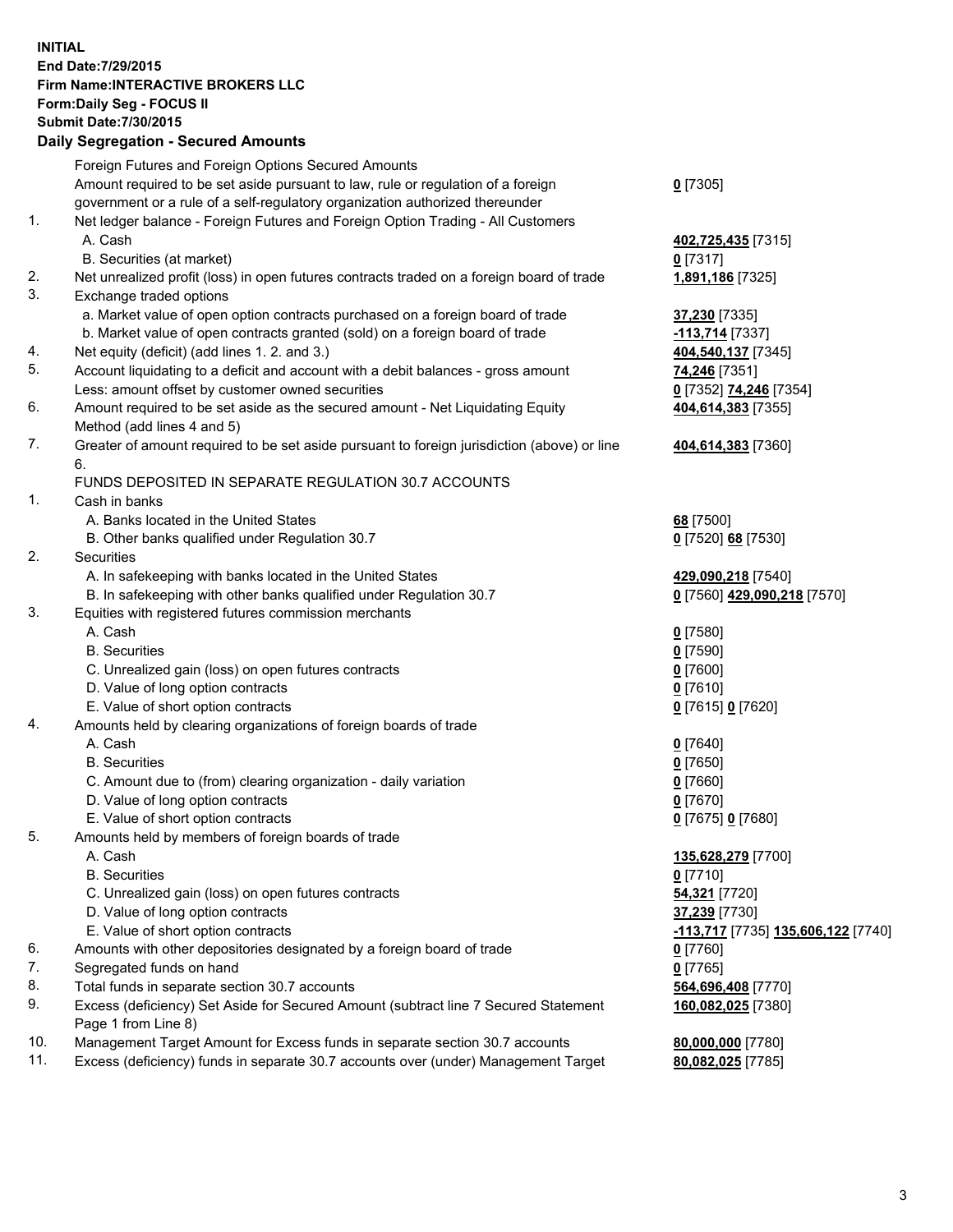**INITIAL End Date:7/29/2015 Firm Name:INTERACTIVE BROKERS LLC Form:Daily Seg - FOCUS II Submit Date:7/30/2015 Daily Segregation - Segregation Statement** SEGREGATION REQUIREMENTS(Section 4d(2) of the CEAct) 1. Net ledger balance A. Cash **2,686,820,400** [7010] B. Securities (at market) **0** [7020] 2. Net unrealized profit (loss) in open futures contracts traded on a contract market **-14,553,256** [7030] 3. Exchange traded options A. Add market value of open option contracts purchased on a contract market **77,962,885** [7032] B. Deduct market value of open option contracts granted (sold) on a contract market **-142,353,129** [7033] 4. Net equity (deficit) (add lines 1, 2 and 3) **2,607,876,900** [7040] 5. Accounts liquidating to a deficit and accounts with debit balances - gross amount **175,592** [7045] Less: amount offset by customer securities **0** [7047] **175,592** [7050] 6. Amount required to be segregated (add lines 4 and 5) **2,608,052,492** [7060] FUNDS IN SEGREGATED ACCOUNTS 7. Deposited in segregated funds bank accounts A. Cash **442,840,912** [7070] B. Securities representing investments of customers' funds (at market) **1,376,478,965** [7080] C. Securities held for particular customers or option customers in lieu of cash (at market) **0** [7090] 8. Margins on deposit with derivatives clearing organizations of contract markets A. Cash **13,168,952** [7100] B. Securities representing investments of customers' funds (at market) **105,153,338** [7110] C. Securities held for particular customers or option customers in lieu of cash (at market) **0** [7120] 9. Net settlement from (to) derivatives clearing organizations of contract markets **2,661,529** [7130] 10. Exchange traded options A. Value of open long option contracts **1,200,824** [7132] B. Value of open short option contracts **and the set of open short option contracts -3,357,321** [7133] 11. Net equities with other FCMs A. Net liquidating equity **-58,508,953** [7140] B. Securities representing investments of customers' funds (at market) **941,839,377** [7160] C. Securities held for particular customers or option customers in lieu of cash (at market) **0** [7170] 12. Segregated funds on hand **0** [7150] 13. Total amount in segregation (add lines 7 through 12) **2,821,477,623** [7180] 14. Excess (deficiency) funds in segregation (subtract line 6 from line 13) **213,425,131** [7190] 15. Management Target Amount for Excess funds in segregation **155,000,000** [7194]

16. Excess (deficiency) funds in segregation over (under) Management Target Amount Excess

**58,425,131** [7198]